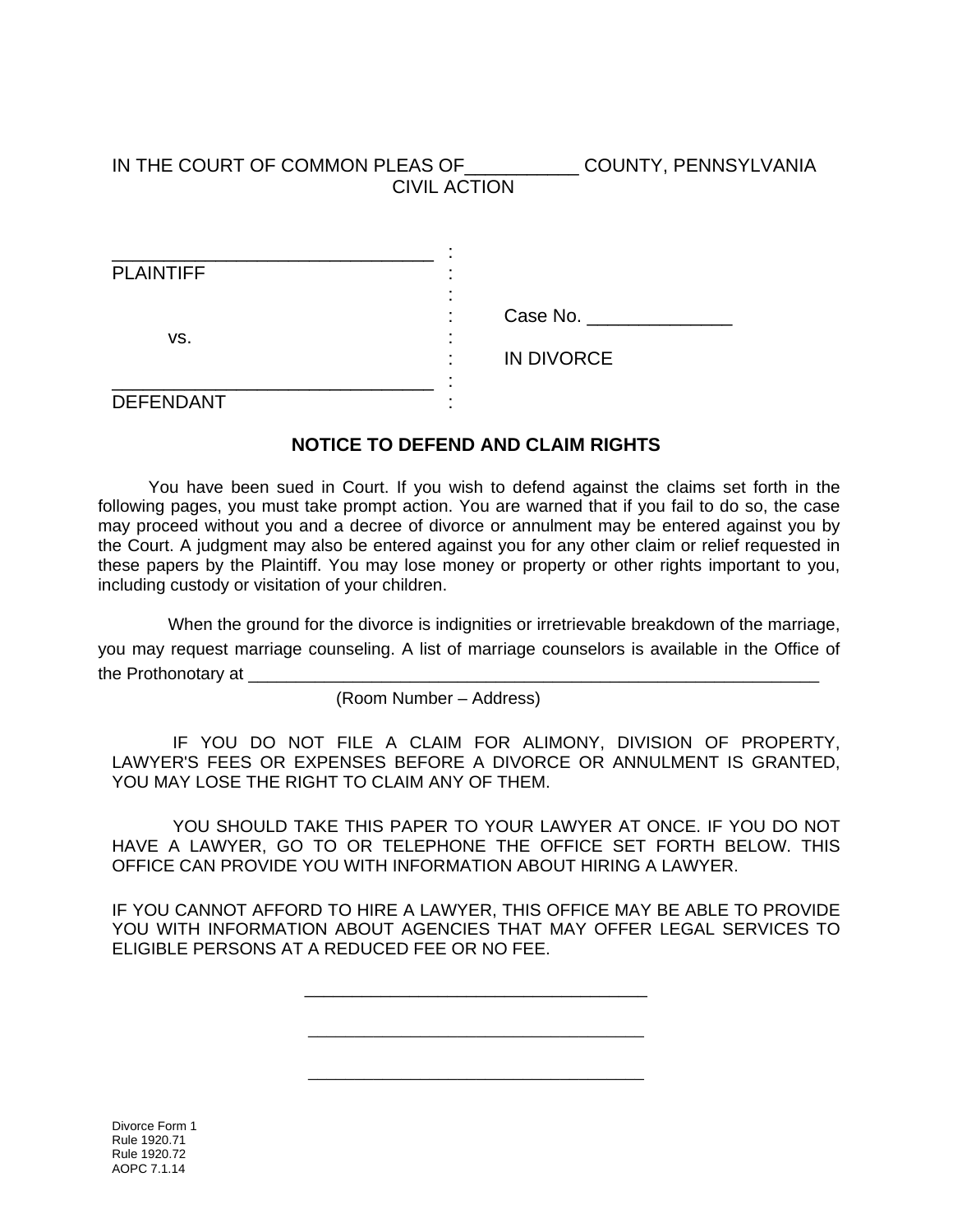|  |                                                                                                                                                                                                                               | <b>CIVIL ACTION</b>                                                                  | IN THE COURT OF COMMON PLEAS OF ____________________COUNTY, PENNSYLVANIA |  |
|--|-------------------------------------------------------------------------------------------------------------------------------------------------------------------------------------------------------------------------------|--------------------------------------------------------------------------------------|--------------------------------------------------------------------------|--|
|  |                                                                                                                                                                                                                               |                                                                                      |                                                                          |  |
|  | <b>PLAINTIFF</b>                                                                                                                                                                                                              |                                                                                      |                                                                          |  |
|  | VS.                                                                                                                                                                                                                           | Case No. ________________                                                            |                                                                          |  |
|  |                                                                                                                                                                                                                               | <b>IN DIVORCE</b>                                                                    |                                                                          |  |
|  | <b>DEFENDANT</b>                                                                                                                                                                                                              |                                                                                      |                                                                          |  |
|  |                                                                                                                                                                                                                               | <b>COMPLAINT FOR DIVORCE UNDER</b><br>SECTION 3301(c) OR 3301(d) OF THE DIVORCE CODE |                                                                          |  |
|  |                                                                                                                                                                                                                               |                                                                                      |                                                                          |  |
|  |                                                                                                                                                                                                                               |                                                                                      |                                                                          |  |
|  |                                                                                                                                                                                                                               |                                                                                      |                                                                          |  |
|  |                                                                                                                                                                                                                               |                                                                                      |                                                                          |  |
|  |                                                                                                                                                                                                                               |                                                                                      |                                                                          |  |
|  |                                                                                                                                                                                                                               |                                                                                      |                                                                          |  |
|  | (County), 2008. [City], 2008. [County], 2009. [County], 2009. [County], 2009. [County], 2009. [County], 2009. [County], 2009. [County], 2009. [County], 2009. [County], 2009. [County], 2009. [County], 2009. [County], 2009. |                                                                                      |                                                                          |  |
|  |                                                                                                                                                                                                                               |                                                                                      |                                                                          |  |
|  | 3. () Plaintiff and/or () Defendant has/have been bona fide resident(s) in the                                                                                                                                                |                                                                                      |                                                                          |  |
|  | Commonwealth for at least six months immediately previous to the filing of this Complaint.                                                                                                                                    |                                                                                      |                                                                          |  |
|  | 4. The plaintiff and defendant were married on _______________________(Date) at                                                                                                                                               |                                                                                      |                                                                          |  |
|  | (State/County).                                                                                                                                                                                                               |                                                                                      |                                                                          |  |
|  | 5. There have been no prior actions of divorce or for annulment between the parties, except                                                                                                                                   |                                                                                      |                                                                          |  |

<sup>6.</sup> The marriage is irretrievably broken.